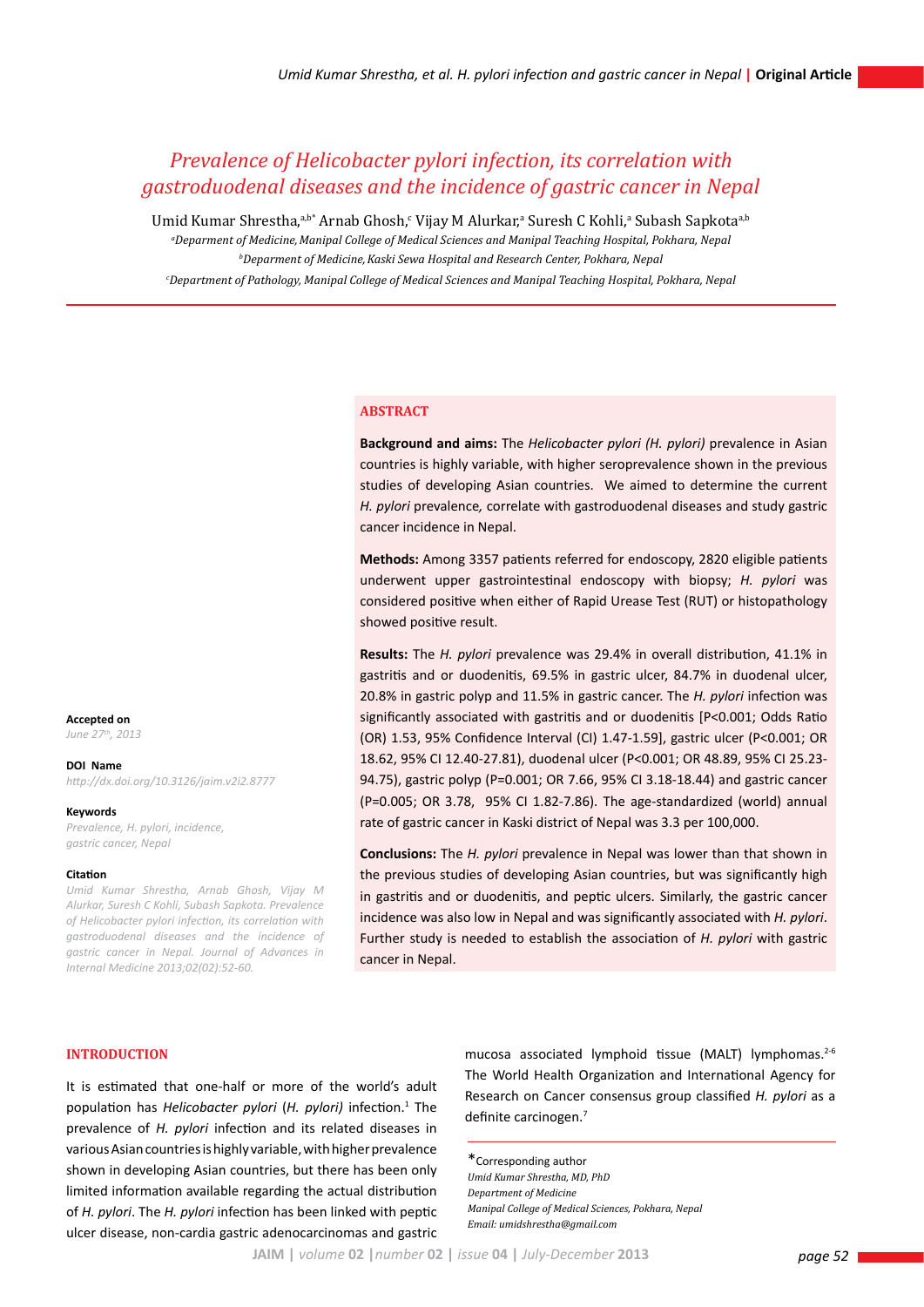However, the low rate of gastric cancer incidence was noted with high prevalence of *H. pylori* infection in India, Philippines, or Thailand; on the other hand, the high rate of gastric cancer incidence was observed in Japan and Korea with variable prevalence of *H. pylori*. 8-10 The study suggests that *H. pylori*  infection is not the only factor related to gastric cancer risk.<sup>11,12</sup> This Asian enigma could be because of the influence of other variables such as bacterial virulence factors, concomitant environmental factors, host susceptibility and immune response. Nevertheless, the significance of the association of *H. pylori* with gastric cancer cannot be underestimated. The aims of our study were to determine the prevalence of *H. pylori* infection, correlate its association with related gastroduodenal diseases and find out the incidence rate of gastric cancer in Nepal.

### **METHODS**

Among a total of 3357 patients referred for upper gastrointestinal (GI) endoscopy, only 2820 patients were eligible for the study. The exclusion criteria for the study were: 1) patients who had received proton pump inhibitors or histamine 2-receptor antagonists for a minimum of 2 weeks and antibiotics for 4 weeks prior to the enrollment in the study;<sup>13</sup> patients who had Antacid, Bismuth, Non-steroidal anti-inflammatory drugs or had triple therapy of *H. pylori* eradication in the past, 2) patients with a diagnosis of portal hypertensive gastropathy, esophageal varices and hepatic encephalopathy, 3) patients with an abnormal coagulation profile, 4) patients with severe co-morbid conditions such as heart failure, kidney failure, etc. and 5) patients not giving an informed consent for the study.

All eligible 2820 subjects underwent upper GI endoscopy at the tertiary referral hospital of western region of Nepal at Manipal Teaching Hospital and Kaski Sewa Hospital, located at Pokhara city of Kaski district of Nepal during a period of May 2010 to April 2013. Some patients diagnosed of having gastric cancer were received from other local hospitals (Western Regional Hospital and Gandaki Medical College) of Kaski, Nepal. Nepal is a developing country of South Asia with a population of 26,494,504 and Kaski is a district of western region of Nepal with a population of 462,098 with an altitude of 1178 meters  $(m)$ .<sup>14</sup> The annual incidence rate of gastric cancer was determined per 100,000 world population by enumerating all new gastric cancer patients in Kaski district during the three year period (2010 - 2013); in addition to the crude annual rate of gastric cancer, the age-adjusted (world) incidence rate was also calculated according to the population of Kaski district of Nepal and world in different age groups.<sup>14,15</sup>

The informed consent was taken from all study subjects and the study protocol was approved by the ethics committees of the participating centers.

Biopsies from the antrum, corpus and fundus of the stomach were taken for Rapid Urease Test (RUT) and histopathology. The RUT was done by placing the biopsy specimen into test gel and the color changed into red in 20 min to 24 hours time was regarded as a positive result, after incubating the gastric tissue into the test gel at the room temperature.

In all the patients, three endoscopic biopsies taken from the stomach were sent in 10% formalin or Bouin's fluid for histopathology. The tissue biopsies were routinely processed. At least three sections from each tissue biopsy in each case were studied. Sections were of 3 micron thickness. All the tissue had been studied with 2 stains – Hematoxylin-eosin, and Giemsa. The microscopes used were Carl Ziess Axiostar Plus and Olympus CX21. Biopsies were also taken from other representative sites, when endoscopy showed lesions in the oesophagus or duodenum and sent for histopathological examination. The histopathology was used to confirm esophagitis, gastritis and or duodenitis and different neoplastic conditions found during endoscopy.

The *H. pylori* was considered positive when either of RUT or histopathology (figure 1) showed positive result.



**Figure 1:** *H pylori* seen in gastric pits (arrows) , Giemsa , 1000x

 All data of endoscopy and the *H. pylori* reports were recorded prospectively. The positive and negative results of *H. pylori* were categorized according to the age group, gender and different diagnosis. All variables of the patients were entered each day into a personal computer and data analysis was performed using SPSS 16.0 software (SPSS Inc., Chicago, IL, USA). All data were analyzed statistically by using Chi-square test or Fisher exact test, Odds Ratio (OR) and 95% Confidence Interval (CI), as appropriate. The subjects with normal endoscopic findings were taken as the control group. The P value less than 0.05 was considered to be statistically significant.

### **RESULTS**

Among 2820 eligible patients, males were 54.2% and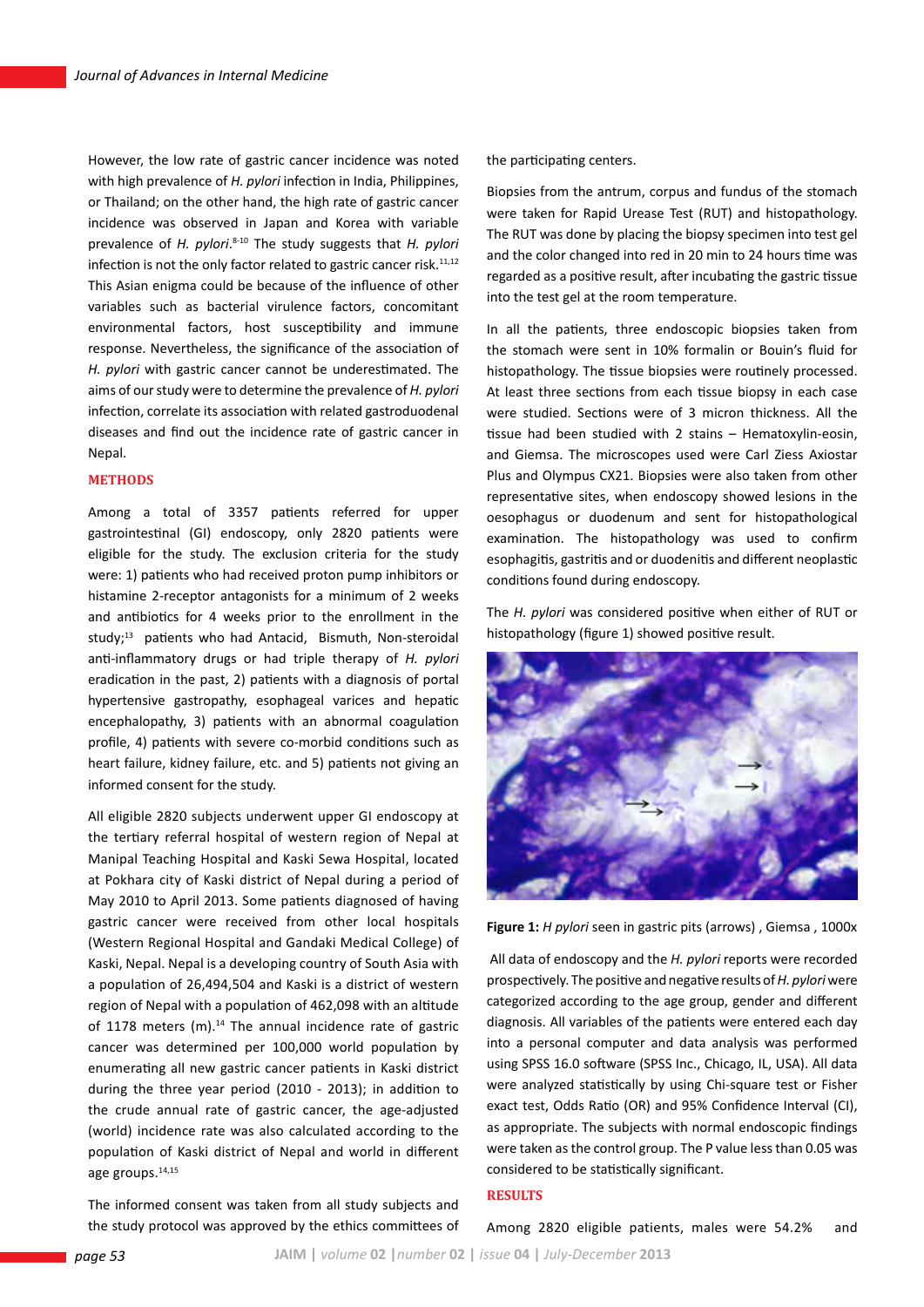females were 45.8% with the mean age of 46.3 years ±17.6 ranging from 8 to 94 years. The distribution of the endoscopic findings was as follows: normal 20.5%, esophagitis 10.2%, gastritis and or duodentis 59.9%, peptic ulcer 5.0% (gastric ulcer 2.9%, duodenal ulcer 2.1%), gastric polyp 0.9%, duodenal polyp 0.2%, esophageal cancer 0.9%, gastric cancer 1.8%, duodenal cancer 0.1%, achalasia cardia 0.1%, hiatus hernia 0.3%, duodenal diverticulum 0.1% and esophageal stricture 0.1%. The distribution of different diagnosis according to the gender, mean age and age groups is shown in tables 1 and 2.

# **Table 1: Distribution of different diagnosis according to the gender and mean age**

| <b>Total (N=2820)</b>                             | <b>Male</b><br>$(n=1529)$<br>54% | <b>Female</b><br>$(n=1291)$<br>45.8% | <b>Mean Age in</b><br>years (Standard<br>deviation) | or duodenit<br>$(n=1688;$<br>59.9%)       |
|---------------------------------------------------|----------------------------------|--------------------------------------|-----------------------------------------------------|-------------------------------------------|
| Normal (n=578;<br>20.5%)                          |                                  | 278 (48.1%) 300 (51.9%)              | 38.6 (±15.8)                                        | Gastric ulce<br>(n=82; 2.9%               |
| Esophagitis (n=287;<br>10.2%)                     | 206 (71.8%)                      | 81 (28.2%)                           | 51.7 $(\pm 16.9)$                                   | Duodenal<br>ulcer (n=59;<br>$2.1\%$       |
| Gastritis and or<br>duodenitis (n=1688;<br>59.9%) |                                  | 866 (51.3%) 822 (48.7%)              | $46.5$ ( $\pm$ 17)                                  | Gastric poly                              |
| Gastric ulcer (n=82;<br>2.9%                      | 48 (58.5%)                       | 34 (41.5%)                           | 55.1 $(\pm 17.6)$                                   | (n=24; 0.9%                               |
| Duodenal ulcer<br>$(n=59; 2.1%)$                  | 44 (74.6%)                       | 15 (25.4%)                           | 46.3 (±18.7)                                        | Duodenal<br>polyp (n=5;<br>0.2%           |
| Gastric polyp (n=24;<br>0.9%                      | 12 (50%)                         | 12 (50%)                             | 49.0 (±18.0)                                        | Esophageal<br>cancer (n=2                 |
| Duodenal polyp (n=5;<br>0.2%                      | 4 (80%)                          | 1 (20%)                              | 55.4 $(\pm 5.3)$                                    | 0.9%<br>Gastric                           |
| Esophageal cancer<br>$(n=25; 0.9%)$               | 15 (60%)                         | 40 (0%)                              | 65.7 $(\pm 9.5)$<br>[median age: 66]                | cancer (n=5<br>1.8%                       |
| Gastric cancer (n=52;<br>1.8%                     | 42 (80.8%)                       | 10 (19.2%)                           | 66.7 (±12.5)<br>[median age: 68]                    | Duodenal<br>cancer (n=3<br>0.1%           |
| Duodenal cancer<br>$(n=3; 0.1%)$                  | 3 (100%)                         | 0(0.2%)                              | 45.7 (±23.6)<br>[median age: 44]                    | Achalasia<br>cardia (n=3                  |
| Achalasia cardia (n=3<br>$(0.1\%)$                | 2(66.7%)                         | 1 (33.3%)                            | $62.0$ (±10.4)                                      | 0.1%                                      |
| Hiatus hernia (n=8;<br>0.3%                       | 5(62.5%)                         | 3(37.5%)                             | 45.9 (±19.2)                                        | Hiatus hern<br>$(n=8; 0.3%)$              |
| Duodenal<br>diverticulum (n=4;<br>0.1%            | 3(75%)                           | 1(25%)                               | 50.5 $(\pm 19.3)$                                   | Duodenal<br>diverticulun<br>$(n=4; 0.1%)$ |
| Esophageal stricture<br>$(n=2; 0.1%)$             | 1 (50%)                          | 1 (50%)                              | 66.5 $(\pm 7.8)$                                    | Esophageal<br>stricture<br>$(n=2; 0.1\%)$ |

**Table 2: Distribution of different diagnosis according to the age group**

|                                                                                         | Age groups             |                           |                                                        |                           |                                 |                             |                                  |
|-----------------------------------------------------------------------------------------|------------------------|---------------------------|--------------------------------------------------------|---------------------------|---------------------------------|-----------------------------|----------------------------------|
| <b>Total</b><br>$(N=2820)$                                                              | <20<br>years<br>(n=99) | 20-29<br>years<br>(n=494) | 30-39<br>years<br>(n=490)                              | 40-49<br>years<br>(n=522) | 50-59<br>years<br>$(n=462)$     | 60-69<br>years<br>$(n=405)$ | $\geq 70$<br>years<br>$(n=348)$  |
| Normal<br>$(n=578;$<br>20.5%)                                                           | 37<br>(37.4%)          | 174<br>(35.2%)            | 119<br>(24.3%)                                         | 97<br>(18.6%)             | 69 (14.9)                       | 54<br>(13.3%)               | 28 (8%)                          |
| Esophagitis<br>$(n=287;$<br>10.2%                                                       | 10<br>(10.1%)          | 25<br>(5.1%)              | 25<br>(5.1%)                                           | 64<br>(12.3%)             | 56<br>(12.1%)                   | 66<br>(16.3%)               | 41<br>(11.8%)                    |
| Gastritis and<br>or duodenitis<br>$(n=1688;$<br>59.9%)                                  | 47<br>(47.5%)          | 269<br>(54.5%)            | 324<br>(66.1%)                                         | 328<br>(62.8%)            | 287<br>(62.1%)                  | 225<br>(55.6%)              | 208<br>(59.8%)                   |
| Gastric ulcer<br>$(n=82; 2.9%)$                                                         | 2(2%)                  | 9(1.8%)                   | 5(1%)                                                  | 12<br>(2.3%)              | 13<br>(2.8%)                    | 24<br>(5.9%)                | 17<br>(4.9%)                     |
| Duodenal<br>ulcer (n=59;<br>2.1%                                                        | 1(1%)                  | 14<br>(2.8%)              | 7(1.4%)                                                | 10<br>(1.9%)              | 13<br>(2.8%)                    |                             | 5 (1.2%) 9 (2.6%)                |
| Gastric polyp<br>$(n=24; 0.9%)$                                                         | 2(2%)                  |                           | $1(0,2%)$ 6(1.2%) $1(0.2%)$ 4(0.9%) 6(1.5%) 4(1.1%)    |                           |                                 |                             |                                  |
| Duodenal<br>polyp (n=5;<br>0.2%                                                         | $0(0\%)$               | $0(0\%)$                  | $0(0\%)$                                               |                           | $1(0.2%)$ 2 $(0.4%)$ 2 $(0.5%)$ |                             | $0(0\%)$                         |
| Esophageal<br>cancer (n=25;<br>0.9%                                                     | $0(0\%)$               | $0(0\%)$                  | $0(0\%)$                                               |                           | 1 (0.2%) 4 (0.9%)               | 10<br>(2.5%)                | 10<br>(2.9%)                     |
| Gastric<br>cancer (n=52; 0 (0%)<br>1.8%                                                 |                        | $0(0\%)$                  | $0(0\%)$                                               | 4(0.8%                    | 12<br>(2.6%)                    | 10<br>(2.5%)                | 26<br>(7.5%)                     |
| Duodenal<br>cancer (n=3; 0 (0%) 1 (0.2%) 0 (0%) 1 (0.2%) 0 (0%) 0 (0%) 1 (0.3%)<br>0.1% |                        |                           |                                                        |                           |                                 |                             |                                  |
| Achalasia<br>cardia (n=3;<br>0.1%                                                       | $0(0\%)$               |                           | $0(0\%)$ $0(0\%)$                                      | $0(0\%)$                  |                                 | 1 (0.2%) 2 (0.5%) 0 (0%)    |                                  |
| Hiatus hernia<br>$(n=8; 0.3%)$                                                          | 0(0%)                  |                           | $1(0.2%)$ $3(0.6%)$ $2(0.4%)$ $0(0%)$                  |                           |                                 |                             | $0(0\%)$ 2 (0.6%)                |
| Duodenal<br>diverticulum<br>$(n=4; 0.1%)$                                               | $0(0\%)$               |                           | $0(0\%)$ 1 $(0.2\%)$ 1 $(0.2\%)$ 1 $(0.2\%)$ 0 $(0\%)$ |                           |                                 |                             | 1(0.3%)                          |
| Esophageal<br>stricture                                                                 | $0(0\%)$               |                           | $0(0\%)$ $0(0\%)$                                      | $0(0\%)$                  |                                 |                             | $0(0\%)$ 1 $(0.2\%)$ 1 $(0.3\%)$ |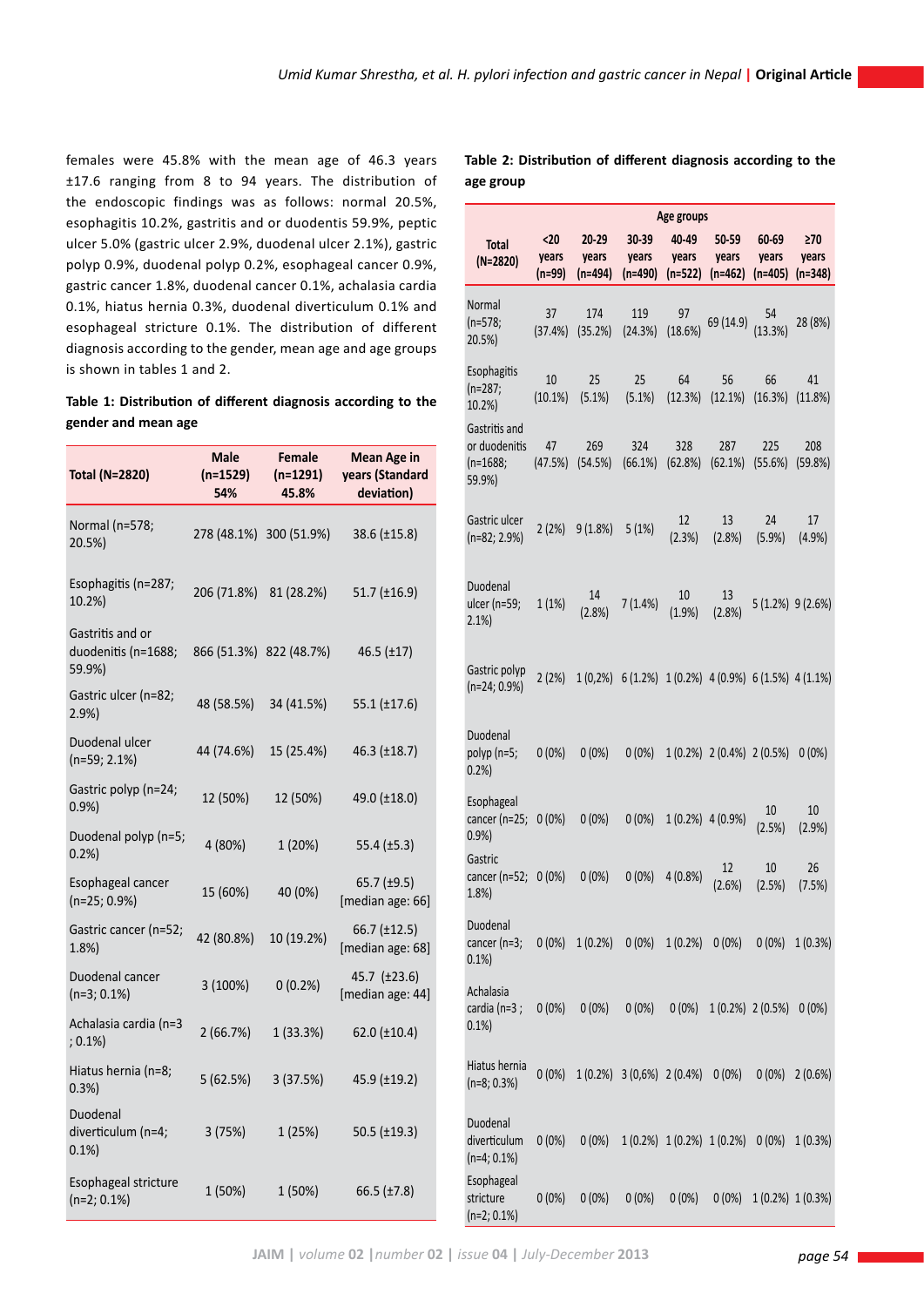The overall prevalence of *H. pylori* infection was 29.4%; the males had 29.2% and females had 29.6% of *H. pylori*, showing the similar distribution of *H. pylori* among the gender (table 3).

The prevalence of *H. pylori* in ≥20 years age group (20-29 years 24.7%, 30-39 years 29.2%, 40-49 years 32.2%, 50-59 years 34.6%, 60-69 years 27.4% and ≥70 years 31%) was greater than that in <20 years age group (17.2%), which was statistically significant (P=0.001) [table 4].

The *H. pylori* infection was significantly associated with gastritis and or duodenitis [P<0.001; Odds Ratio (OR) 1.53, 95% Confidence Interval (CI) 1.47-1.59], gastric ulcer (P<0.001; OR 18.62, 95% CI 12.40-27.81), duodenal ulcer (P<0.001; OR 48.89, 95% CI 25.23-94.75), gastric polyp (P=0.001; OR 7.66, 95% CI 3.18-18.44) and gastric cancer (P=0.005; OR 3.78, 95% CI 1.82-7.86), but the association of *H. pylori* with esophagitis seems to be inverse (P=0.058; OR 0.35, 95% CI 0.09-1.29). All gastric cancer patients were of non-cardia adenocarcinoma. The gastric polyps were of fundic-gland polyp (12.5%), hyperplastic polyp (50%) and adenomatous polyp (37.5%); among them, 1 patient of hyperplastic polyp and 4 patients of adenomatous polyp had positive *H. pylori*, and pathological feature of gastric mucosa showed that 3 patients of hyperplastic polyp (*H. pylori* positive 1) and 5 patients of adenomatous polyp (*H. pylori* positive 2) had atrophic gastritis with intestinal metaplasia. The distribution of different types of gastric polyps is given in table 6.

## **Table 3: Distribution of** *H. pylori* **according to the gender**

|                       | H. pylori<br>positive | H. pylori<br>negative | value |
|-----------------------|-----------------------|-----------------------|-------|
| Male $(n = 1529)$     | 446 (29.2%)           | 1083 (70.8%)          |       |
| Female ( $n = 1291$ ) | 382 (29.6%)           | 909 (70.4%)           | 0.80  |

**Table 4: Distribution of** *H. pylori* **according to the age group**

|                                                              | Age groups               |                    |                            |                |                                                                   |                |                    |            |
|--------------------------------------------------------------|--------------------------|--------------------|----------------------------|----------------|-------------------------------------------------------------------|----------------|--------------------|------------|
| <b>Total</b><br>(N=2820)                                     | <20<br>years<br>$(n=99)$ | $20 - 29$<br>years | $30 - 39$<br>years         | 40-49<br>years | 50-59<br>years<br>(n=494) (n=490) (n=522) (n=462) (n=405) (n=348) | 60-69<br>years | $\geq 70$<br>years | P<br>value |
| H. pylori<br>Positive<br>$(n=829;$<br>29.4%)                 | 17<br>(17.2%)            | 122<br>(24.7%)     | 143<br>$(29.2%)$ $(32.2%)$ | 168            | 160<br>(34.6%)                                                    | 111<br>(27.4%) | 108<br>(31%)       | 0.001      |
| H. pylori<br><b>Negative</b><br>$(n=1991; (82.8%)$<br>70.6%) | 82                       | 372<br>(75.3%)     | 347<br>(70.8%)             | 354<br>(67.8%) | 302<br>(65.4%)                                                    | 294<br>(72.6%) | 240<br>(69%)       |            |

The distribution of *H. pylori* infection among different diagnosis was as follows: normal 2.6%, esophagitis 0.7%, gastritis and or duodentis 41.1%, gastric ulcer 69.5%, duodenal ulcer 84.7%, gastric polyp 20.8%, duodenal polyp 0%, esophageal cancer 0%, gastric cancer 11.5%, duodenal cancer 0%, achalasia cardia 0%, hiatus hernia 0%, duodenal diverticulum 0% and esophageal stricture 0% (table 5).

|           | Table 5: Distribution of H. pylori according to the different |  |  |  |
|-----------|---------------------------------------------------------------|--|--|--|
| diagnosis |                                                               |  |  |  |

| <b>Total (N=2820)</b>                   | H. pylori<br>positive | H. pylori<br>negative           | P<br>value* | <b>Odds Ratio</b><br>(**95% CI) |
|-----------------------------------------|-----------------------|---------------------------------|-------------|---------------------------------|
| Normal (n=578)                          | 15 (2.6%)             | 563 (97.4%)                     |             |                                 |
| Esophagitis (n=287)                     | 2(0.7%)               | 285 (99.3%)                     | 0.058       | $0.35$ $(0.09-1.29)$            |
| Gastritis and or<br>duodenitis (n=1688) |                       | 693 (41.1%) 995 (58.9%) < 0.001 |             | 1.53 (1.47-1.59)                |
| Gastric ulcer (n=82)                    | 57 (69.5%)            | 25 (30.5%)                      |             | $< 0.001$ 18.62 (12.40-27.81)   |
| Duodenal ulcer (n=59)                   | 50 (84.7%)            | 9(15.3%)                        |             | <0.001 48.89 (25.23-94.75)      |
| Gastric polyp (n=24)                    | 5(20.8%)              | 19 (79.2%)                      | 0.001       | 7.66 (3.18-18.44)               |
| Duodenal polyp (n=5)                    | $0(0\%)$              | 5(100%)                         | 1.0         |                                 |
| Esophageal cancer (n=25)                | $0(0\%)$              | 25 (100%)                       | 1.0         |                                 |
| Gastric cancer (n=52)                   | 6(11.5%)              | 46 (88.5%)                      | 0.005       | 3.78 (1.82-7.86)                |
| Duodenal cancer (n=3)                   | $0(0\%)$              | 3 (100%)                        | 1.0         |                                 |
| Achalasia cardia (n=3)                  | $0(0\%)$              | 3(100%)                         | 1.0         |                                 |
| Hiatus hernia (n=8)                     | $0(0\%)$              | 8 (100%)                        | 1.0         |                                 |
| Duodenal diverticulum<br>$(n=4)$        | $0(0\%)$              | 4 (100%)                        | 1.0         |                                 |
| Esophageal stricture<br>$(n=2)$         | $0(0\%)$              | 2(100%)                         | 1.0         |                                 |

^Patients with normal endoscopic findings were taken as the control group

\* P value obtained using Chi square test or Fischer exact test as appropriate

\*\*95% Confidence Interval

### **Table 6: Distribution of different types of gastric polyps**

| Polyps (N=24)                                          | H. pylori<br>positive    | H. pylori<br>negative | <b>Total</b> | P<br>value* |
|--------------------------------------------------------|--------------------------|-----------------------|--------------|-------------|
| Fundic-gland polyp                                     | $0(0\%)$                 | 3(15.8%)              | 3(12.5%)     |             |
| Hyperplastic polyp:                                    | 1 (20%)                  | 11 (57.9%)            | 12 (50%)     |             |
| Atrophic gastritis with intestinal<br>metaplasia (n=3) | 1                        | $\mathfrak{p}$        |              | 0.083       |
| Adenomatous polyp:                                     | 4 (80%)                  | 5(26.3%)              | 9(37.5%)     |             |
| Atrophic gastritis with intestinal<br>metaplasia (n=5) | $\overline{\phantom{a}}$ | 3                     |              |             |

\* P value obtained using Chi square test or Fischer exact test as appropriate

The crude and age-standardized (world) annual rates of gastric cancer in Kaski district of Nepal were 2.5 and 3.3 per 100,000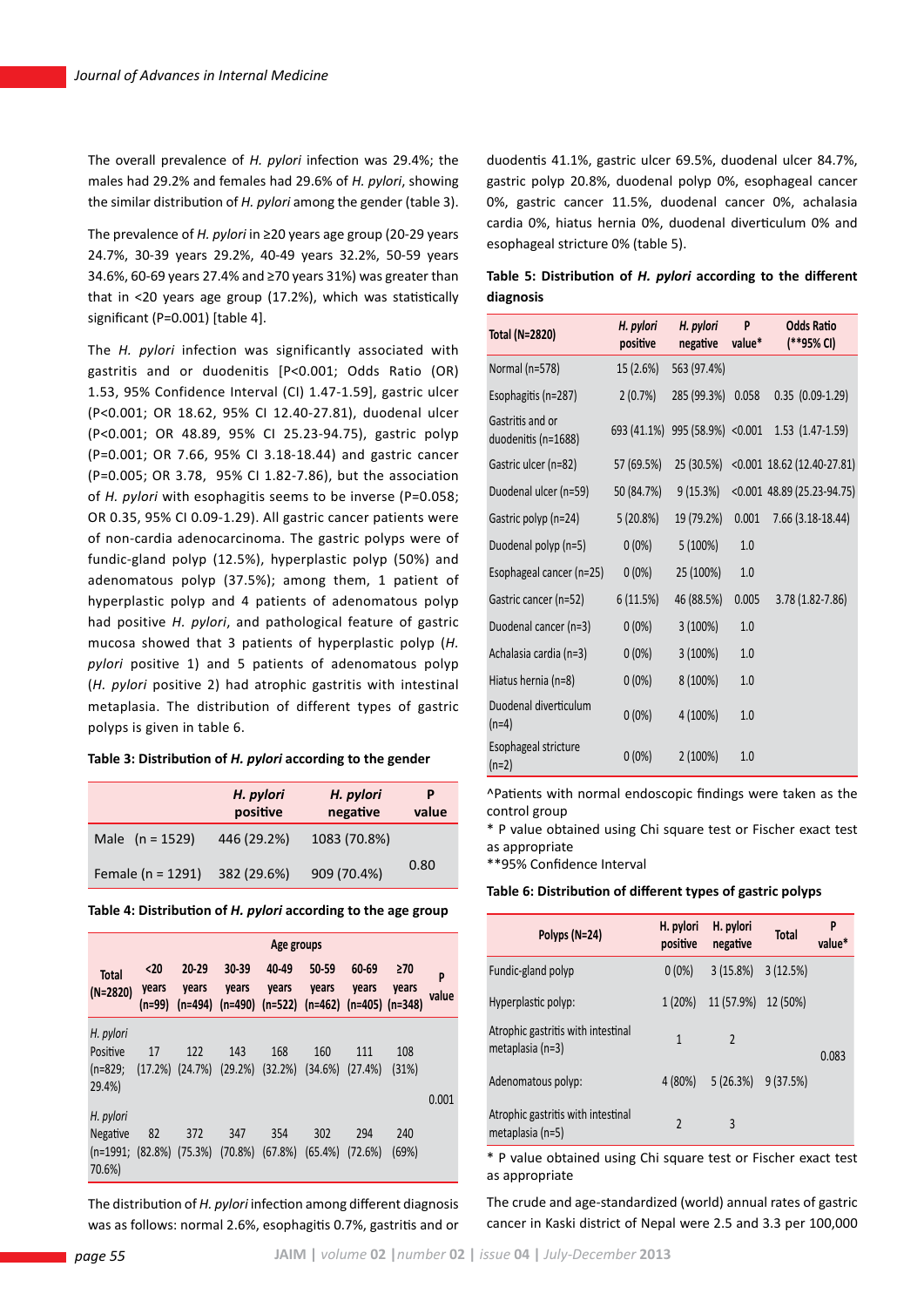world population, respectively during the three year period of 2010-2013.

The age-standardized (world) incidence of gastric cancer per 100,000 during the year 2010-2013, calculated according to the age wise population distribution of Kaski district of Nepal is shown in table 7.

**Table 7: Age-standardized (world) incidence of gastric cancer per 100,000 in Nepal during the year 2010-2013.**

|                                                                                                | Age<br>group<br>(Years) | No. of<br>gastric<br>cancers | Population of Kaski district<br>of Nepal according to the<br>age group | Age-standardized (world)<br>incidence rate of gastric<br>cancer in Nepal per 100,000 |  |  |
|------------------------------------------------------------------------------------------------|-------------------------|------------------------------|------------------------------------------------------------------------|--------------------------------------------------------------------------------------|--|--|
|                                                                                                | $40 - 49$               | 4                            | 47523                                                                  | 0.3                                                                                  |  |  |
|                                                                                                | $50 - 59$               | 12                           | 34727                                                                  | 0.8                                                                                  |  |  |
|                                                                                                | 60-69                   | 10                           | 23423                                                                  | 0.6                                                                                  |  |  |
|                                                                                                | $\geq 70$               | 26                           | 19512                                                                  | 1.6                                                                                  |  |  |
| Total age-standardized (world) incidence rate of<br>3.3<br>gastric cancer in Nepal per 100,000 |                         |                              |                                                                        |                                                                                      |  |  |

## **DISCUSSION**

More than half of patients referred for endoscopy had gastritis and or duodenitis, although one fifth patients had normal findings and one tenth patients had esophagitis; the prevalence of peptic ulcer disease was 5 %, gastric cancer 1.8% and esophageal cancer 0.9% showing that the gap between peptic ulcer and malignancy was not big.

The median age of presentation of gastric cancer and esophageal cancer was more than 65 years, but that of duodenal cancer was only 44 years, which may not be truly representative of that group of patients, because of the low sample size (three) of duodenal cancer.

The actual *H. pylori* infection rate varies not only between different countries, but also according to the different geographic area of the same country, patient age and socioeconomic status.<sup>16,17</sup>

The *H.pylori* prevalence in developing countries is much higher than the developed countries, which may be due to higher socioeconomic status and improvements in hygiene practices.<sup>17</sup>

Nepal is a small landlocked South Asian developing country with an area of 147,181 square kilometers<sup>14</sup> and has got almost similar socio-cultural background with the other South Asian developing countries like India and Bangladesh. In India, the seroprevalence of *H. pylori* was estimated to be 79% (sample size 238) in 1991 and 67% (sample size 340) in 1994.<sup>18,19</sup> In Bangladesh, the *H. pylori* prevalence was estimated to be 91.7% (sample size 181) in 1997 and 69.7% (sample size 241) in 2003.<sup>20,21</sup> In one study done in Nepal in 1998, the overall seroprevalence of *H. pylori* infection was estimated to be 56.8% (sample size 1142), with lower rate of 41.5% in an isolated rural village.<sup>22</sup>

These studies have given an overall impression of very high prevalence of *H. pylori* in this part of developing world and inadequate sanitation practices, low social class, and crowded or high-density living conditions have been attributed to the higher prevalence of *H. pylori* infection.23 However, the retrospective study done in Nepal in 2005 showed that the prevalence of *H. pylori* was 33.9% (sample size 224) in dyspeptic patients attending the hospital.24 The finding was almost similar with slightly decreasing prevalence by 4.4% in another study done in Nepal one year after in 2006 with *H. pylori* prevalence of 29.5% (sample size 203).25 Our current study done in Nepal with more sample size (2820) also demonstrated the similar result with *H. pylori* prevalence of 29.4%. This indicates that the prevalence of *H. pylori* in developing South Asian countries in the current era might not be very high as was projected from a decade old data. This could be due to the development of the 'westernization' of the life style in those developing countries, which have witnessed increasing prevalence of other diseases of affluent society such as type 2 diabetes.<sup>26</sup> Another potential reason for this decreasing trend of *H. pylori* prevalence could be due to the widespread use of proton pump inhibitors and antibiotics.

One study done in 1998 had used saliva specimen for the diagnosis of *H. pylori* in remote areas of Nepal in two villages Tarap (altitude 3600 m) and Ringmo (altitude 4100 m), and showed low *H. pylori* prevalence of only 11.6% (n=62) in Ringmo village and none in Tarap village (n=38).27 The study had limitations because of the flaws in the transport of the saliva sample and the sample size was very low. However, the study had emphasized about the need of the study of genetics of bacteria found in remote population because of the exquisite adaptation of *H. pylori* to its host.<sup>28</sup> This may unleash the diverse behavior of *H. pylori* in the population of remote Nepal showing the altered epidemiology *H. pylori* in Nepal.

The study done in China showed that the seroprevalence of *H. pylori* infection was significantly decreased during the 10 year period in Guangzhou, with the overall age-standardized *H. pylori* seroprevalence rate being 62.5% in 1993 and 49.3% in 2003.29 The decreasing trend of *H. pylori* prevalence was also shown by several other Asian studies.30-32 The *H. pylori*  seroprevalence rate was 74.6% in Vietnam, 58.07% in China, 39.3% in Japan, 59.6% in South Korea, 54.5% in Taiwan, 35.9% in Malaysia, 31% in Singapore and 57% in Thailand.<sup>33-40</sup> On the other hand, the seroprevalence rates in more developed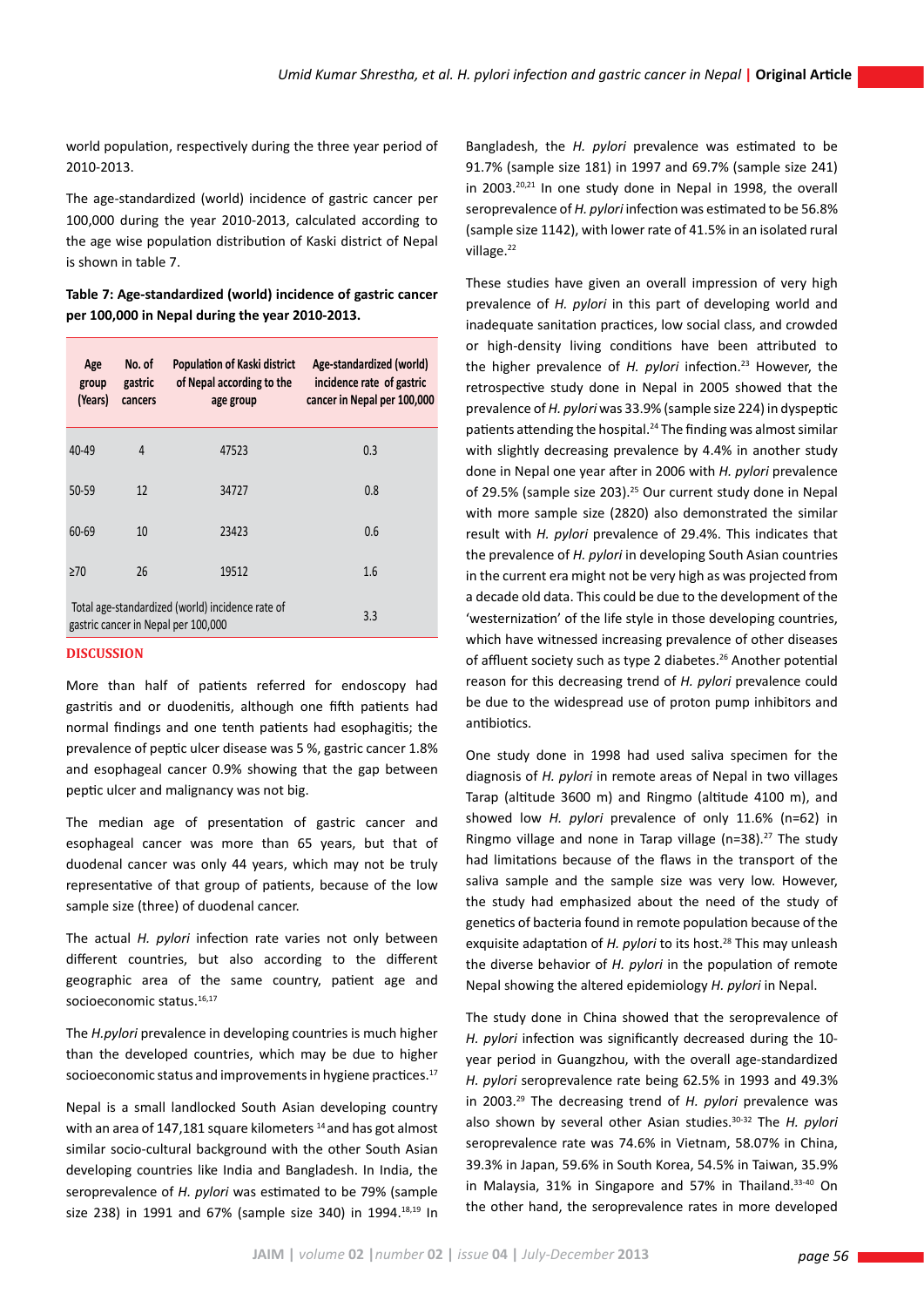countries were generally lower with the overall seroprevalence rate of 15.1% in Australia.<sup>41</sup> In the United States, *H. pylori* prevalence varied with different ethnic groups with the prevalence of 60% in Hispanics, 54% in African Americans, and 20% in whites.<sup>42</sup>

One study done in UK showed that the risk of *H. pylori* infection was increased in male gender, living with a partner and poor adult socioeconomic conditions.43

However, our study didn't show any significant difference of *H. pylori* prevalence among the gender. This was consistent with the findings of some studies, which did not find gender-related difference in the prevalence of *H. pylori* infection.<sup>44-46</sup>

In our study, the age group <20 years had lower prevalence (17.2%) of *H. pylori* than that of ≥20 years group, which showed the highest prevalence (34.6%) being seen in the age group of 50-59 years followed by higher prevalence (32.2% ) in 40-49 years group. This difference in *H. pylori* prevalence among different age group was statistically significant and this again showed the changing epidemiology of *H. pylori* in developing countries, which now seem to be following the pattern of developed countries, showing the rising trend of the prevalence of infection with age during adulthood.<sup>47</sup>

The prevalence of *H. pylori*–related diseases also varies in different geographic regions and patient populations.<sup>8</sup>

Our study showed that *H. pylori* was significantly associated not only with gastritis and or duodenitis and peptic ulcers, but also with the gastric polyp. The patients with combined gastric polyp and *H. pylori* might be high risk factor for gastric cancer. Hence, all the patients with gastric polyp might need to be investigated for *H. pylori* and if both are present, the triple therapy regimen for the eradication of *H. pylori* along with the removal of polyp would be more appropriate to prevent the gastric cancer.

The previous so-called Asian enigma of very high prevalence of *H. pylori* associated with low prevalence of gastric cancer was not obvious in our study, which showed only 29.4% of *H. pylori* prevalence and 1.8% of gastric cancer. The gastric cancer was associated with *H. pylori* positivity in 11.7% which was statistically significant when compared to 2% of *H. pylori* positivity in subjects with normal endoscopic findings taken as the controls, giving an OR of 3.78 (95% CI 1.82-7.86); the median age of gastric cancer patients was 68 years. This was in contrast to the study from Japan where overall OR for gastric cancer was high in younger age with OR of 7.0 for aged 20- 29 and 14.5 for aged 40-49; on the other hand, OR was much lower in elderly group, with OR of 3.5 for aged 50-59 and 1.5 for 60-69, which was almost similar to our study.<sup>48</sup> This Japanese study showed that the higher seroprevalence was shown in early cancer than advanced cancer, especially in older subjects, and lower seroprevalence in elderly could be due to seroreversion.<sup>48</sup>

Another study form Japan, in which 123 576 subjects were followed up from 1990 to 2004 with 511 gastric cancer cases, showed adjusted OR for gastric cancer associated with *H. pylori* of 5.1.49 The age-standardized (world) annual incidence rate of gastric cancer in Kaski district of Nepal was found to be 3.3 per 100,000 population which was consistent with the data from Delhi of India (3.4 per 100,000), but the OR of gastric cancer associated with *H. pylori* in Delhi was only 1.5 than controls.<sup>50</sup> One study done in 2009 showed that the multiinstitution hospital-based incidence of gastric cancer in Nepal was found to be 7.5% in male and 4.1% in female among all recorded cancer patients.<sup>51</sup>

The gastric cancer epidemiology has been categorized as high-risk areas (East Asian countries such as China, Japan and Korea), where the age-standardized incidence rate is greater than 20 per 100 000, intermediate risk areas (Malaysia, Singapore and Taiwan) with that of 11–20/100 000 and lowrisk areas (Australia, New Zealand, India and Thailand) with that of <10/100 000.<sup>17</sup> According to this categorization, Nepal falls in the low-risk area of gastric cancer incidence.

However, our study was not without limitations. Some of the subjects, who might have consumed the drugs such as proton pump inhibitors or histamine 2-receptor antagonists 2 weeks prior to the test and antibiotics 4 weeks prior to the enrollment in the study, without the knowledge of the investigator, were supposed be excluded from the study, but might have been included because of the sampling error, resulting in the inappropriate *H. pylori* results. Our study did not collect the data on education, monthly income, household size and other variables, and hence, the association of these variables with *H. pylori* could not be assessed. While assessing the incidence of gastric cancers in Kaski district of Nepal, some undiagnosed and unnoticed cases beyond the reach of the investigator, might have been missed and it is difficult to project the incidence of one district to generalize for the country as a whole. Despite these shortcomings, the findings of *H. pylori* prevalence in our study is more robust compared to most other studies of *H. pylori* prevalence based on serology, because our prevalence rates are of active infections and based upon the detection of *H. pylori* on histopathology. The other *H. pylori* prevalence studies done with serology test do not differentiate between active or previous infection. Moreover, the gastric cancer incidence rate and its potential association with *H. pylori* have been determined for the first time in Nepal.

In conclusion, the *H. pylori* prevalence in Nepal was lower than that shown in the previous studies of developing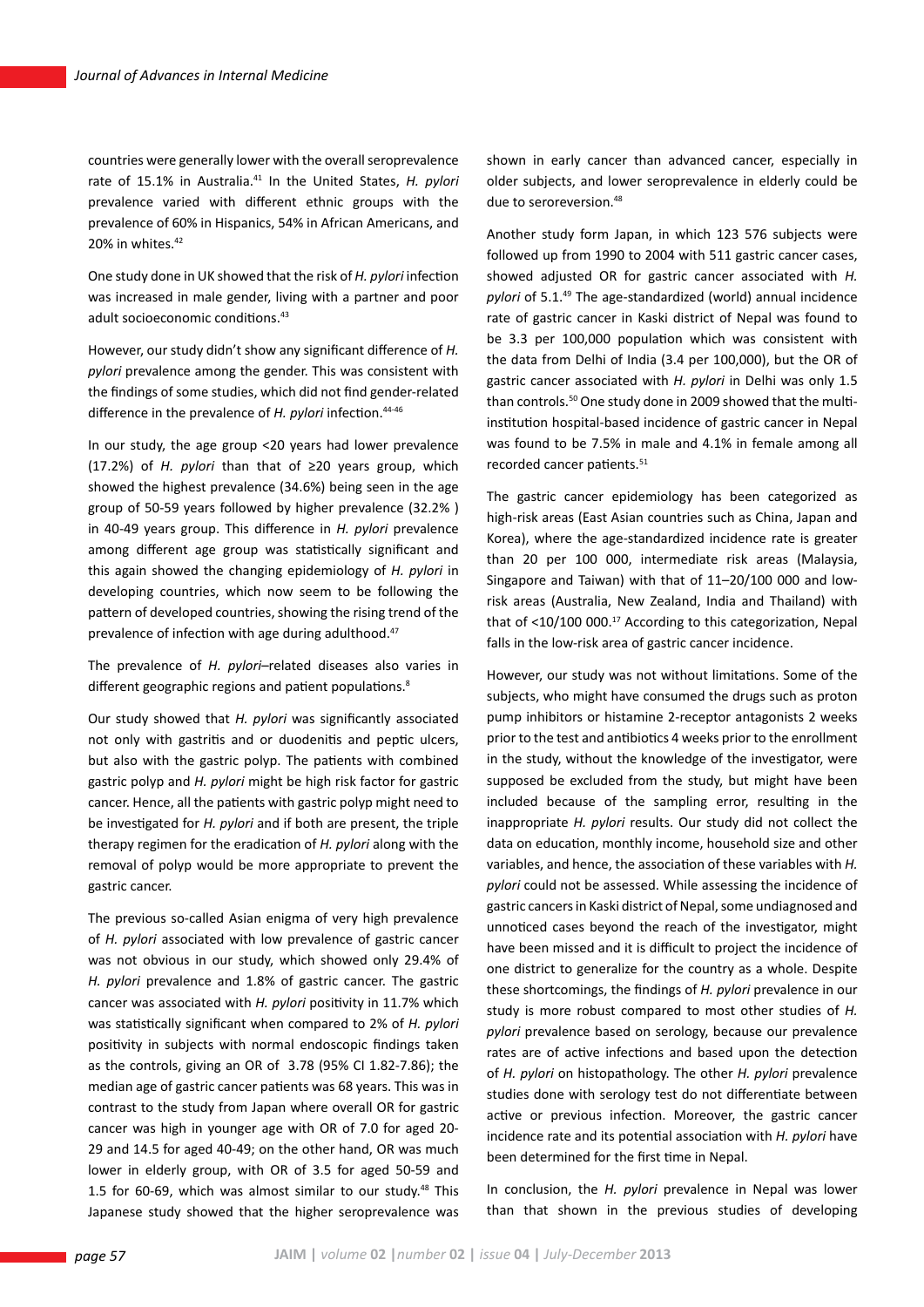Asian countries, but was significantly high in gastritis and or duodenitis, and peptic ulcers. Moreover, the gastric cancer incidence was also low in Nepal, but was significantly associated with *H. pylori*. However, further study is needed

# **References**

- 1. Goodman KJ, Cockburn M. The role of epidemiology in understanding the health effects of Helicobacter pylori. *Epidemiology* 2001;**12**:266-271.
- 2. Hung IF, and Wong BC. Assessing the risks and benefits of treating Helicobacter pylori. *Therap Adv Gastroenterol* 2009;**2**:141-147.
- 3. Arkkila PE, Seppälä K, Kosunen TU *et al*. Eradication of Helicobacter pylori improves the healing rate and reduces the relapse rate of nonbleeding ulcers in patients with bleeding peptic ulcer. *Am J Gastroenterol* 2003; **98**:2149-2156.
- 4. Uemera N, Okamoto S, Yamamoto S *et al*. Helicobacter pylori infection and the development of gastric cancer. *N Engl J Med* 2001; **345**:784-789.
- 5. Normark S, Nilsson C, Normark BH *et al*. Persistent infection with Helicobacter pylori and the development of gastric cancer. *Adv Cancer Res* 2003; **90**:63-89.
- 6. Fischbach W, Goebeler-Kolve ME, Dragosics B *et al*. Long term outcome of patients with gastric marginal zone B cell lymphoma of mucosa associated lymphoid tissue (MALT) following exclusive Helicobacter pylori eradication therapy: experience from a large prospective series. *Gut* 2004; **53**:34-37.
- 7. Infection with *Helicobacter pylori.* In: IARC monographs on the evaluation of the carcinogenic risks to humans. Vol. 61. Schistosomes, liver flukes and *Helicobacter pylori.* Lyon, France: International Agency for Research on Cancer, 1994:177-241.
- 8. Miwa H, Go MF, Sato N. *H. pylori* and Gastric Cancer: The Asian Enigma. *Am J Gastroenterol* 2002; **97**:1106-1112.
- 9. Yamagata H, Kiyohara Y, Aoyagi K, *et al*. Impact of Helicobacter pylori infection on gastric cancer incidence in a general Japanese population: the Hisayama study. *Arch Intern Med* 2000;**160**:1962-1968.
- 10. Malaty HM, Kim JG, Kim SD, *et al*. Prevalence of Helicobacter pylori infection in Korean children: inverse

to establish the potential association of *H. pylori* with gastric cancer in Nepal before recommending *H. pylori* eradication as a means of gastric cancer preventive measure.

relation to socioeconomic status despite a uniformly high prevalence in adults. *Am J Epidemiol* 1996;143:257- 262.

- 11. Nomura A, Stemmermann GN, Chyou PH *et al*. *Helicobacter pylori* infection and gastric carcinoma among Japanese-Americans in Hawaii. *N Engl J Med* 1991;**325**:1132–1136.
- 12. Kikuchi S, Wada O, Nakajima T *et al*. Serum anti-*Helicobacter pylori* antibody and gastric carcinoma among young adults. *Cancer* 1995;75:2789–2793.
- 13. World Gastroenterology Organisation Global Guideline. *Helicobacter pylori* in Developing Countries. *J Dig Dis*  2011*;***12;** 319–326.
- 14. National Population and Housing Census 2011. Central Bureau of Statistics, Kathmandu, Nepal. NPHC 2011:2
- 15. Population Reference Bureau. World Population data Sheet 2012.
- 16. Tanih NF, Ndip LM, Clarke AM *et al*. An overview of pathogenesis and epidemiology of *Helicobacter pylori*  infection. *Afr J Microbiol Res* 2010;**4**:426-436.
- 17. Fock KM, Ang TL. Epidemiology of *Helicobacter pylori*  infection and gastric cancer in Asia. *J Gastroenterol Hepatol* 2010; 25:479–486.
- 18. Graham DY, Adam E, Reddy GT *et al*. Seroepidemiology of *Helicobacter pylori* infection in India. *Dig Dis Sci* 1991;**36**:1084–1088.
- 19. Gill HH, Majmudar P, Shankaran K *et al*. Age-related prevalence of *Helicobacter pylori* antibodies in Indian subjects. *Indian J Gastroenterol* 1994;**13**:92–94.
- 20. Ahmad MM, Rahman M, Rumi AK *et al*. Prevalence of Helicobacter pylori in asymptomatic population--a pilot serological study in Bangladesh. *J Epidemiol* 1997;**7**:251- 254.
- 21. Lee CS, Kim DY, Jung CW *et al***.** Prevalence of *Helicobacter pylori* in Bangladesh: Rapid urease test. *The ORION Medical Journal*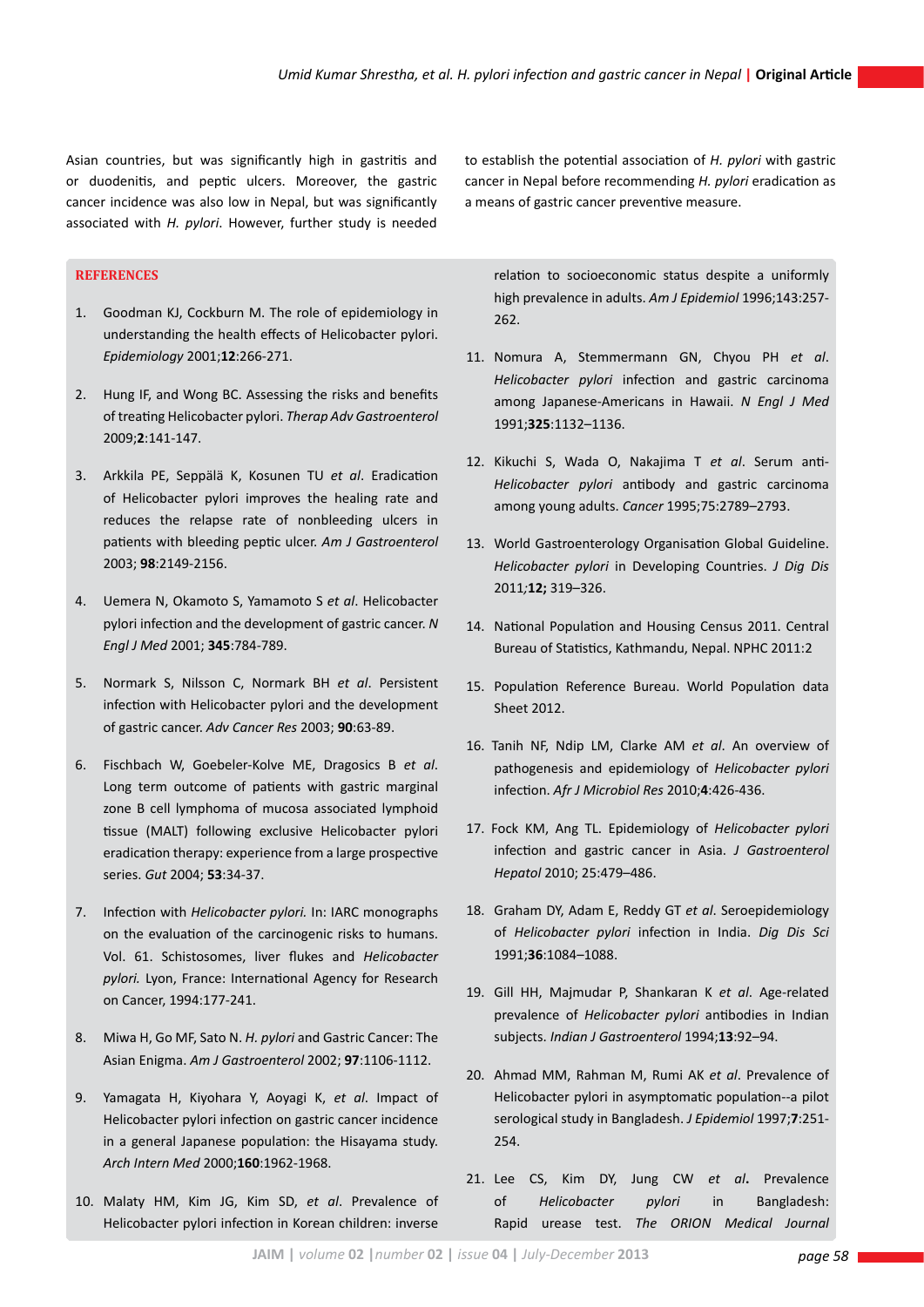2003;**16**:104-105.

- 22. Kawasaki M, Kawasaki T, Ogaki T *et al*. Seroprevalence of Helicobacter pylori infection in Nepal: low prevalence in an isolated rural village. *Eur J Gastroenterol Hepatol* 1998;**10**:47-50.
- 23. Brown LM. *Helicobacter pylori:* Epidemiology and Routes of Transmission. *Epidemiol Rev* 2000:**22**;283-297.
- 24. Makaju RK, Tamang MD, Sharma Y *et al*. Prevalence of Helicobacter pylori in Dhulikhel Hospital, Kathmandu University Teaching Hospital: a retrospective histopathologic study. *Kathmandu Univ Med J (KUMJ)*. 2005;**3**:355-359.
- 25. Rai SK, Shah RD, Bhattachan CL *et al*. Helicobacter pylori associated gastroduodenal problem among the Nepalese. *Nepal Med Coll J* 2006;**8**:9-13.
- 26**.** Shrestha UK, Singh DL, Bhattarai MD. The prevalence of hypertension and diabetes defined by fasting and 2-h plasma glucose criteria in urban Nepal. *Diabet Med* 2006;**23**:1130-1135.
- 27. Bupperex G BB, Megraud F. Saliva specimens for diagnosis of Helicobacter pylori obtained in remote areas of Nepal. *Lancet* 1999;**354**:1529-1530.
- 28. Blaser MJ. The versatility of Heliocobacter pylori in the adaptation to the human stomach*. J Physiol Pharmacol* 1997; **48**:307–314 .
- 29. Chen J, Bu XL, Wang QY *et al*. Decreasing seroprevalence of Helicobacter pylori infection during 1993-2003 in Guangzhou, southern China. *Helicobacter* 2007;12:164- 169.
- 30. Wong SN, Sollano JD, Chan MM *et al*. Changing trends in peptic ulcer prevalence in a tertiary care setting in the Philippines: a seven year study. *J Gastroenterol Hepatol* 2005;**20**:628-632.
- 31. Ho KY, Chan YH, Kang JY. Increasing trend of reflux Esophagitis and decreasing trend of Helicobacter pylori infection in patients from a multiethnic Asian country. *Am J Gastroenterol* 2005;**100**:1923-1928.
- 32. Xia B, Xia HH, Ma CW *et al*. Trends in the prevalence of peptic ulcer disease and Helicobacter pylori infection in family physician-referred uninvestigated dyspeptic patients in Hong Kong. *Aliment Pharmacol Ther*

### 2005;**22**:243-249.

- 33. Hoang TT, Bengtsson C, Phung DC *et al*. Seroprevalence of Helicobacter pylori infection in urban and rural Vietnam. *Clin Diagn Lab Immunol* 2005;**12**: 81–85.
- 34. Wang KJ, Wang RT. Meta-analysis on the epidemiology of Helicobacter pylori infection in China. *Zhonghua Liu Xing Bing Xue Za Zhi* 2003;**24**:443–6.
- 35. Fujisawa T, Kumagai T, Akamatsu T *et al*. Changes in seroepidemiological pattern of Helicobacter pylori and hepatitis A virus over the last 20 years in Japan. *Am J Gastroenterol.* 1999; **94**:2094–2099.
- 36. Yim JY, Kim N, Choi SH *et al*. Seroprevalence of Helicobacter pylori in South Korea. *Helicobacter*  2007;**12**:333–340.
- 37. Teh BH, Lin JT, Pan WH *et al*. Seroprevalence and associated risk factors of Helicobacter pylori infection in Taiwan. *Anticancer Res* 1994;**14**:1389–1392.
- 38. Goh KL, Parasakthi N. The racial cohort phenomenon: seroepidemiology of Helicobacter pylori infection in a multiracial South-East Asian country. *Eur J Gastroenterol Hepatol.* 2001;**13**:177–83.
- 39. Fock KM. Helicobacter pylori infection—current status in Singapore. *Ann Acad Med Singapore* 1997;**26**:637–641.
- 40. Deankanob W, Chomvarin C, Hahnvajanawong C *et al.*  Enzyme-linked immunosorbent assay for serodiagnosis of Helicobacter pylori in dyspeptic patients and volunteer blood donors. *Southeast Asian J Trop Med Public Health*  2006;37:958–965.
- 41. Moujaber T, MacIntyre CR, Backhouse J *et al*. The seroepidemiology of Helicobacter pylori infection in Australia. *Int J Infect Dis* 2008;**12**:500–504.
- 42. Everhart JE, Kruszon-Moran D, Perez-Perez GI *et al*. Seroprevalence and ethnic differences in Helicobacter pylori infection among adults in the United States. *J Infect Dis* 2000;**181**:1359-1363. 43. Moayyedi P, Axon AT, Feltbower R *et al*. Relation of adult lifestyle and socioeconomic factors
	- to the prevalence of Helicobacter pylori infection. *Int J Epidemiol* 2002;**31**:624-631.
- 44. Goh KL. Prevalence of and risk factors for Helicobacter pylori infection in a multi-racial dyspeptic Malaysian